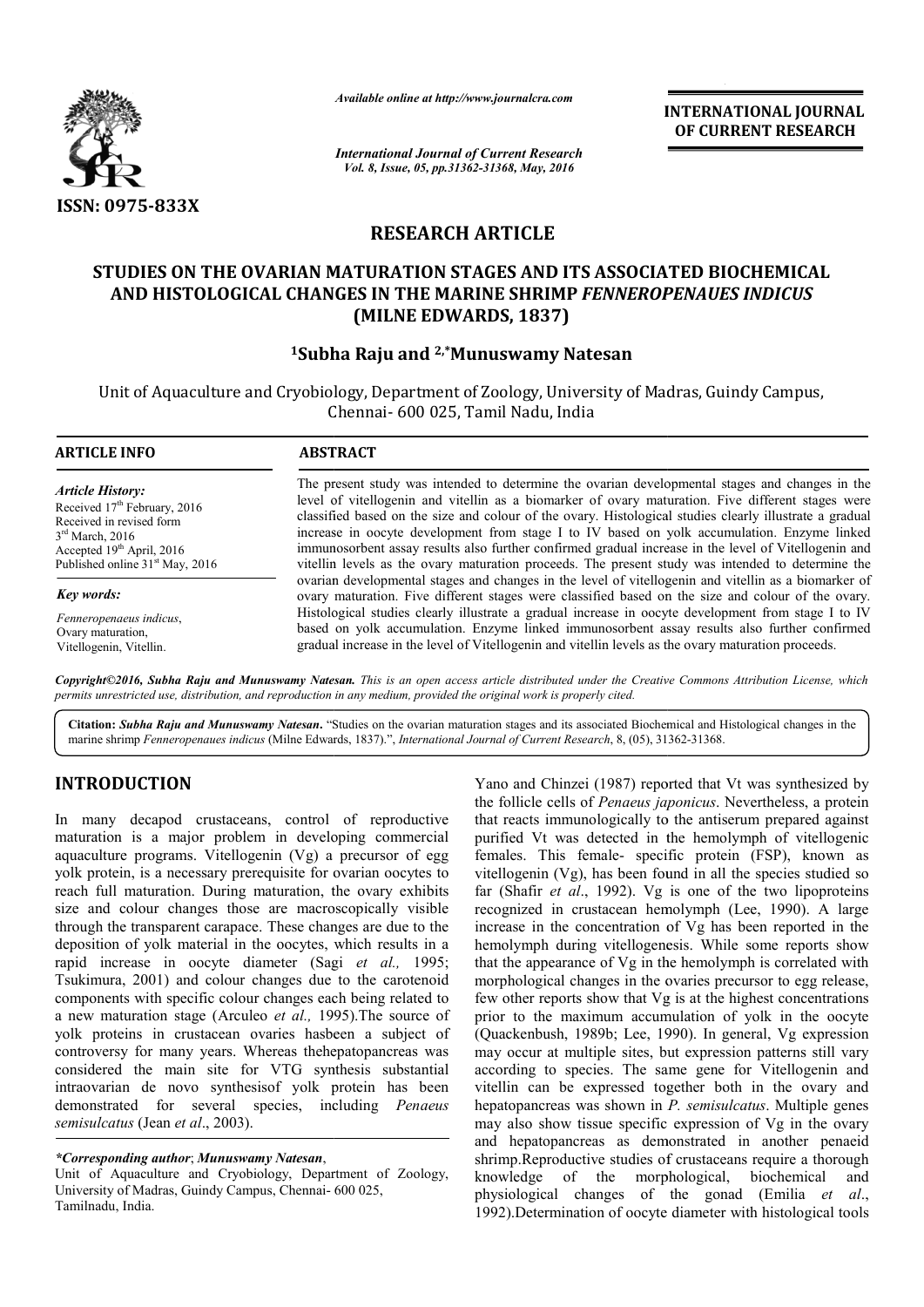provides basic information on classification of ovarian development (Peixoto *et al.,* 2005; Revathi, 2010). Quantification of Vg and Vt are required for the investigation of the dynamics during vitellogenesis. Earlier studies have often relied on oocyte size or ovarian weight (Anikumar and Adiyodi, 1980). Being a commercially important species, *Fenneropenaeus indicus* (Milne Edwards) gains a major economic status in aquaculture. However a major constraint in the commercial culture of white shrimp is the lack of incessant supply of fry. A reliable source of seed can be obtained if the reproduction of this species is meticulous. Studies associated to ovarian cycle allied with vitellogenesis as well as biochemical changes in marine shrimp *Fenneropenaeus indicus* is scanty. Hence, the present study was carried out to document the ovarian development in female shrimp *F.indicus*  with reference to morphological, histological, biochemical changes and vitellogenesis.

## **MATERIALS AND METHODS**

## **Collection and maintenance of prawn**

*Fenneropenaeusindicus* were collected from muttukadu hatchery Chennai, South India. The collected prawns were brought to laboratory with aerated habitat water and were transferred into FRP tanks with sufficient aeration. The water was changed daily and fed with *ad libitum* commercial pelletized food. They were maintained in the laboratory for 2-3 weeks for acclimatization.

## **Oocyte diameter**

Oocyte diameter was measured using an ocular micrometer calibrated with a stage micrometer fitted in a light microscope (Labex,India). For each prawn, the diameters of as many as 30 oocytes were measured and mean oocyte diameter was calculated. The stage of oocyte development was characterized based on the maximum number of oocytes confined to a particular stage. Photomicrographs of various stages of oocyte development were taken using a Leica 2500 microscope (Germany).

## **Histology**

For histological examinations, the ovary was dissected from different ovarian stages of shrimps. The isolated ovarian samples were fixed in Bouin s fixative for 24 h and washed with distilled water. The samples were dehydrated with different grades of an alcohol series and processed by routine procedure. Sections of 6-8 μm thickness were taken and stained with haematoxyline and eosin. The stained sections were mounted using DPX and photomicrographs of varying magnifications were taken using a Leica 2500 microscope.

## **Biochemical analysis Protein**

Various reproductive tissue samples were dissected from different ovarian stages and used for protein estimation. The samplessuchas hemolymph (100 μl), ovary and hepatopancreas (100 mg) were taken individually, homogenized in 10% Trichloroacetic acid (TCA) and centrifuged for 10 min at 9000 Xg at 4 ºC. The supernatant, diluted with 0.15 M NaCl, was

used to measure the protein concentration For each sample, the soluble protein concentration was determined spectrophotometrically at 595nm by Coomassie brilliant blue G–250 method described by Bradford (1976). Bovine Serum Albumin (BSA) was used as a standard.

## **Lipid**

The total lipid content was analyzed using the Vanillin– Phosphoric acid method according to Folch *et al.* (1957). Hundred milligram of wet tissue of each sample was taken and homogenized with 0.5 ml of chloroform: methanol (2:1) and 0.5 ml of 0.9 % NaCl was added and kept in a separating funnel at room temperature for 12 h. The lower phase was collected,  $0.5$  ml of Conc.  $H_2SO_4$  was added, heated in boiling water for 10 min, cooled to room temperature and then 1ml of phosphoric vanillin solution (13 mMol/l vanillin in 14 Mol/L phosphoric acid) was mixed immediately and held at room temperature for 30 min. The optical density was measured at 540 nm. Cholesterol was used as a standard.

### **Isolation of vitellogenin and vitellin**

Vitellogenin and vitellin were isolated from the hepatopancreas,hemolymph and ovaries of *F. indicus*following the method of Tsukimura *et al.* (2000). Briefly, the reproductive tissues were homogenized in homogenization buffer (containing 0.1 M NaCl, 0.05 M Tris, 1mM ethylene diamine tetra acetic acid and 0.1 % Tween 20 with 10 mg/ml PMSF; pH 7.8) using an ice cold glass homogenizer. The homogenate was centrifuged at 4000 Xg for 5 min at 4 ºC. The resultant supernatant was again centrifuged at 20,000 Xg for 20 min at 4 ºC. To the supernatant, saturated ammonium sulphate (SAS) was added to produce 25 % SAS solution. After incubation for 1 h at 4 ºC, the solution was centrifuged at 20,000 Xg for 10 min at 4 ºC. The supernatant as collected and SAS was added to produce 40 %, 50 % and 60 % SAS solution sequentially. The pellets of 60 % SAS solution was suspended in appropriate volume of homogenization buffer and dialyzed thrice at 4 ºC for 12 h each against homogenization buffer. The isolated vitellogenin and vitellin were stored at - 20 ºC for further analysis.

## **Enzyme linked immunosorbent assay**

Hundred milligrams of ovary, hepatopancreas and hemolymph (100 μl) samples were taken from different ovarian stages of shrimps. Tissues were homogenized with phosphate buffer and centrifuged at 13000 Xg for 10 min at 10 ºC, to remove cellular debris. The supernatant was collected and then coated on the 96-well plates for overnight at 4 ºC. Then after three washing with washings buffer, the wells were blocked with 200 μl of blocking buffer and incubated at 37 ºC for 1 h. Washing was followed by the addition of 100 μl of primary antibody (anti Vg at 1:2000), for 3 h at 37 ºC. After three times washing, the wells were coated with 100 μl of secondaryantibody enzyme conjugate (Anti rabbit IgG-Alkaline phosphatase) at 1:500 dilutions for 1h at 37ºC. Incubation was terminated by washing and wells were filled with 100 μl of substrate solution (1mg pNPP- paranitrophenyl phosphate/ml of substrate buffer).The reaction was stopped with the stop buffer after the required colour development was attained.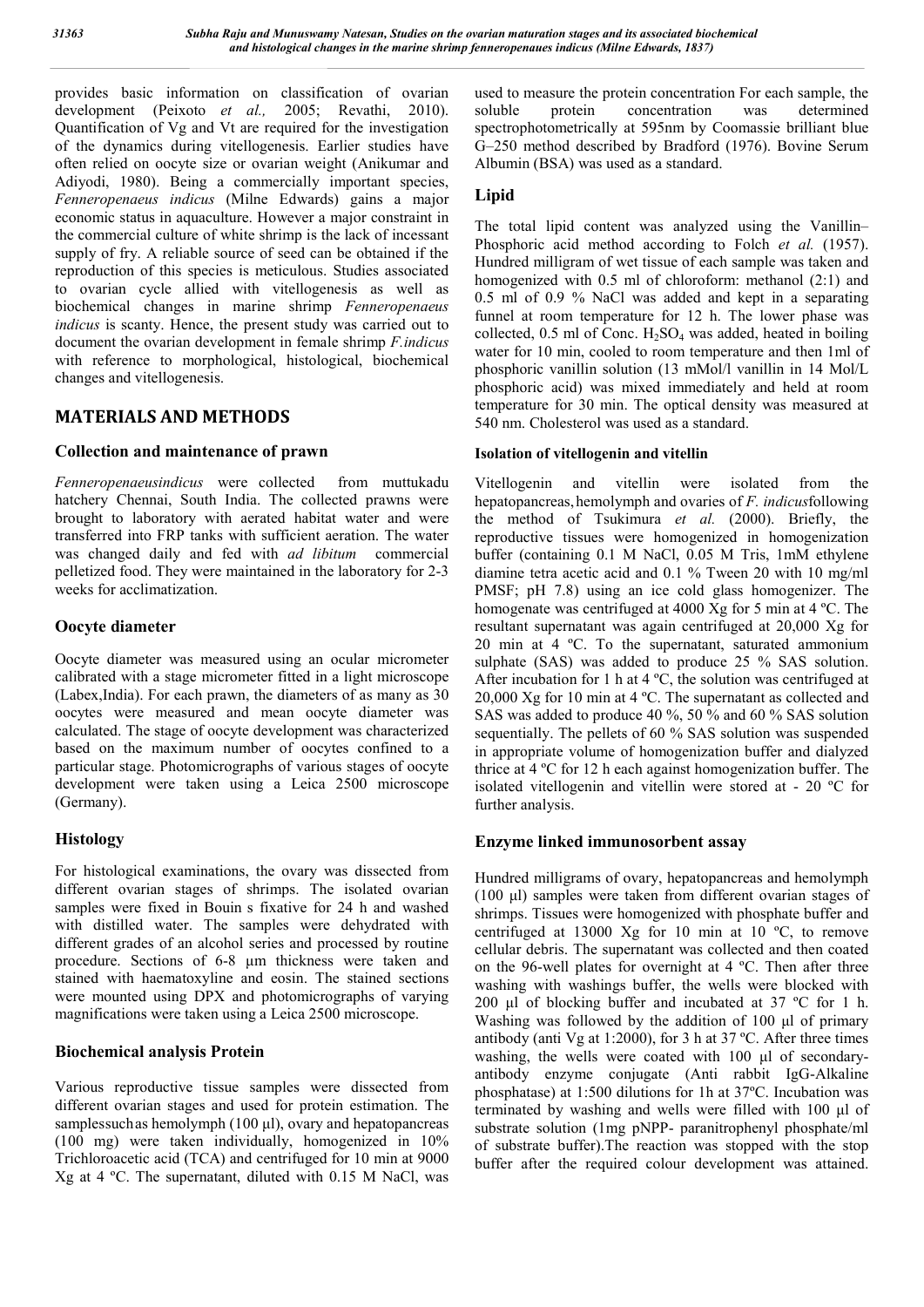Absorbance at 405 nm was measured in an automated ELISA plate reader (Titertek Multiscan Plus, MK II, Denmark).

## **RESULTS**

#### **Description of the female reproductive system**

In female shrimps, a pair of ovaries forms the reproductive system. The ovaries are positioned dorsally and extend from the anterior most region of the cephalothorax to the extreme posterior region of the abdomen. Ovarian development was classified based on the size, colour and texture of the ovary. As many as five stages of ovarian development were classified and salient features of each stage are detailed as follows.

#### **Stage I (Immature)**

Ovaries appears to be much transparent, thin and very difficult to distinguish externally due to lack of pigmentation. The ovaries do not have any lobules and restricted only to cephalothoracic regions.Average length of the shrimp ranging from the size of 120mm to 130mm belong to this group.

#### **Stage II** (**Early pre-vitellogenic**)

At this stage ovary looks more thich compared to stage I. Moreover, ovary appears to be transparent yellowish which can be distinguished upon dissection. The two lobes of the ovary is not fused in the cephalothoracic region Shrimps ranging from the size of 130mm to 140mm belong to this group.

#### **Stage III** (**Pre-vitellogenic**)

This stage represents the maturing stage. The ovary attains a pale green colour which can be identified externally through the external cuticle. The anterior region of the ovary attains a lobulated structure and the posterior region is divided into two arms and exhibits a greater degree of fusion in the cephalothoracic region. Females ranging from the size of 140mm to 160mm belong to this group.

#### **Stage IV** (**Vitellogenic**)

Ovary appears to be more prominent, occupying the whole thoracic and abdominal cavity as a thick mass, which could identified easily through the dorsal cuticle. The ovary is firm and granular in texture. Females measuring 160–220 mm in length belong to this stage.

#### **Stage V** (**Spent**)

Shrimps ranging from the size of 170-200mm belongs to spent stage. Ovary completely collapses with no apparent tissue formation. Ovary becomes slender and attains a thim strand like structure similar to that of immature stage. This stage consists of either immature or rejuvenating oocytes.

### **GSI and HSI Vs Ovarian development**

Ovarian development was further assessed by calculating the gonado somatic index (GSI) and hepato somatic index (HSI) of the shrimp at various stages of development (Fig.1). It was clear from the results that GSI level increased gradually from

immature to vitellogenic stages of development and drastically decreased at spent stage. The GSI values increased from immature  $(0.65\pm0.26\%)$  to vitellogenic stage  $(7.71\pm 0.58\%)$ indicating complete maturation of the ovary. On the other hand, HSI values varied significantly from immature to vitellogenic stage of ovarian development (Fig. 1). Statistical analysis indicated that GSI and HSI values differed significantly from stage I to IV of ovarian development  $(P < 0.05)$ .

#### **Oocyte diameter**

Oocyte size measurement showed an increase in size during each stage of development. Gradual increase was observed in the ovarian index as well as oocyte diameter throughout the maturation stages. Oocyte diameter  $(204.04 \pm 21.38 \text{ }\mu\text{m})$  were found to be greater at vitellogenic stage of ovarian development. Sudden decline in the oocyte diameter  $(25.71 \pm$ 1.31µm) was observed in spent stage (Fig. 2).Statistical analysis revealed that the variation of oocyte growth during various stages in ovarian development is significant (P<0.05).

#### **Histological studies of the ovarian developmental stages**

Cross section of the stage I (Fig.3A) ovary showed immature oocytes without much yolk accumulation. Oocytes occupy the entire lumen surrounded by follicle cells while stage II(Fig.3B) ovary showed oocytes of larger size along with the younger oocytes. At this stage, follicle cells are also found to be scattered throughout the interstitial tissue mass. In stages III & IV (Fig.3 C&D) ovaries were filled with mature oocytes with abundant yolk granules. The follicle cells appeared as a narrow band of flattened cells encompassed with oocytes. The ovary is characterized by green colour and seen predominantly with vitellogenic oocytes and stage IVovary appears alrge in size, with more mature oocytes. Follicle cells are not so distinct as the fully mature oocytes occupy the entire ovary. Spent oocytes of stage V (Fig.3E) showed characteristic features similar to those of immature ovary with bare follicle cells, proliferating oocytes and empty follicle cells. Empty follicle cells showed hypertrophied texture. (A) Stage I ovary shows the presence of and immatureoocytes (IO). (B) Stage II ovary shows zone of proliferation (ZP), immatureoocytes (IO) and follicle cells (FC). (C) Stage III ovary shows developing oocytes(DO) with the presence of yolk granules surrounded by prominent follicle cells (FC). (D) Stage IV ovary shows vitellogenic oocytes with distinct ooplasm (OP)filled yolk granules (Yg). (E) Stage V ovary shows rejuvenating oocyte (RO) enveloped by thin row of follicle cells (FC). Bar: 50 μm.

#### **Biochemical variations in tissues**

Protein content in the hepatopancreas differed during various ovarian developmental stages (Fig 4). Marginal increase in protein content was observed in hepatopancreas in stage II  $(9.31 \pm 0.60 \text{ mg/g})$  and it was comparatively high in stage V  $(11.41 \pm 0.71 \text{ mg/g})$  (Fig. 4). Protein content in hemolymph increased during vitellogenic  $(37.27 \pm 1.28)$  stage, possibly reflecting accelerated release of protein from the hepatopancreas. Similarly, protein content in hemolymph increased progressively during ovarian developmental stages and decreased in spent stage (17.87  $\pm$ 16.98).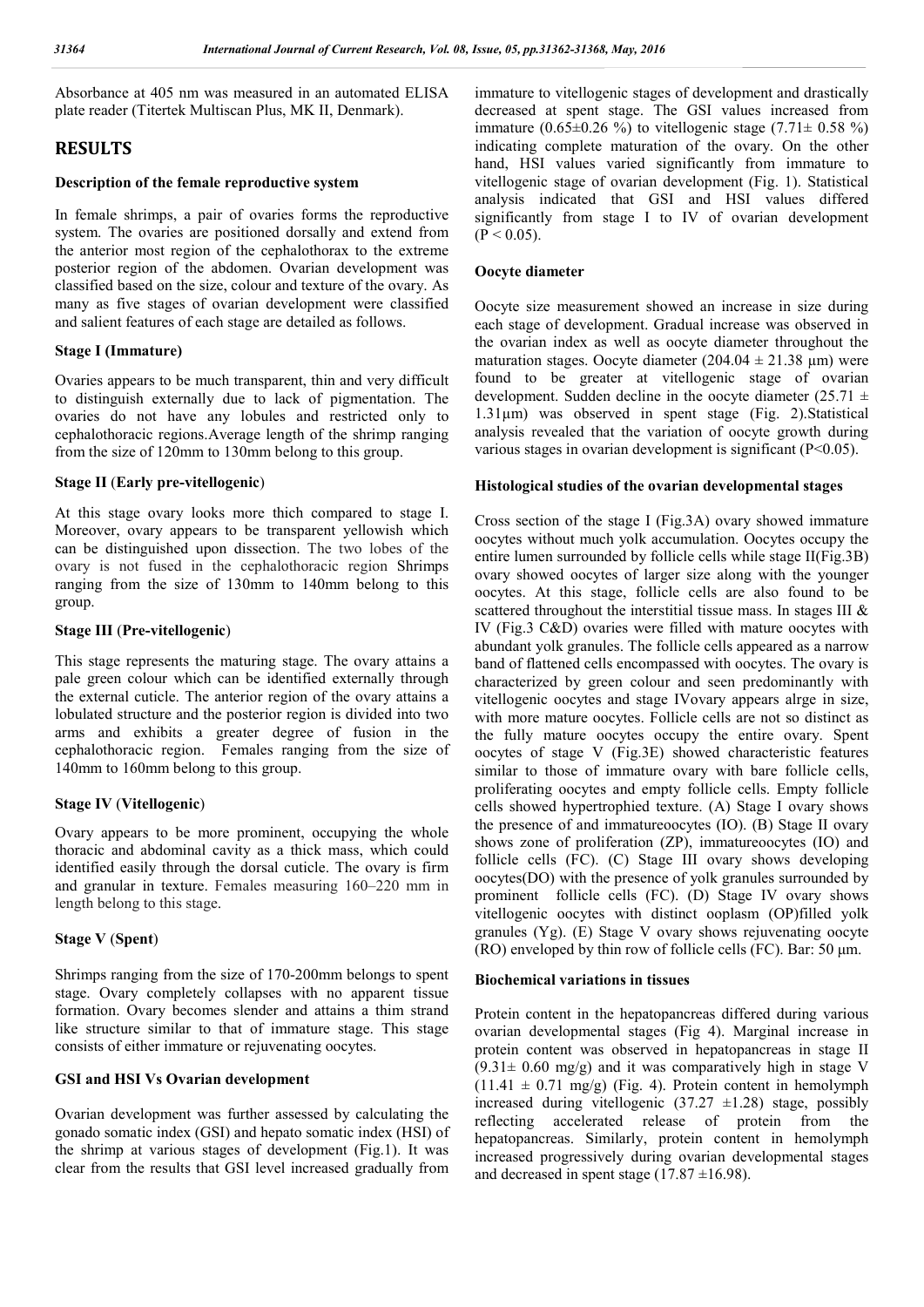

**Fig. 1. Gonado somatic index and Hepato somatic index at different ovarian stages**



**Fig. 1. Oocyte diameter during different stages of ovarian development in** *F.indicus*



**Fig.3. Photomicrographs through the section of ovary during different ovarian developmental stages**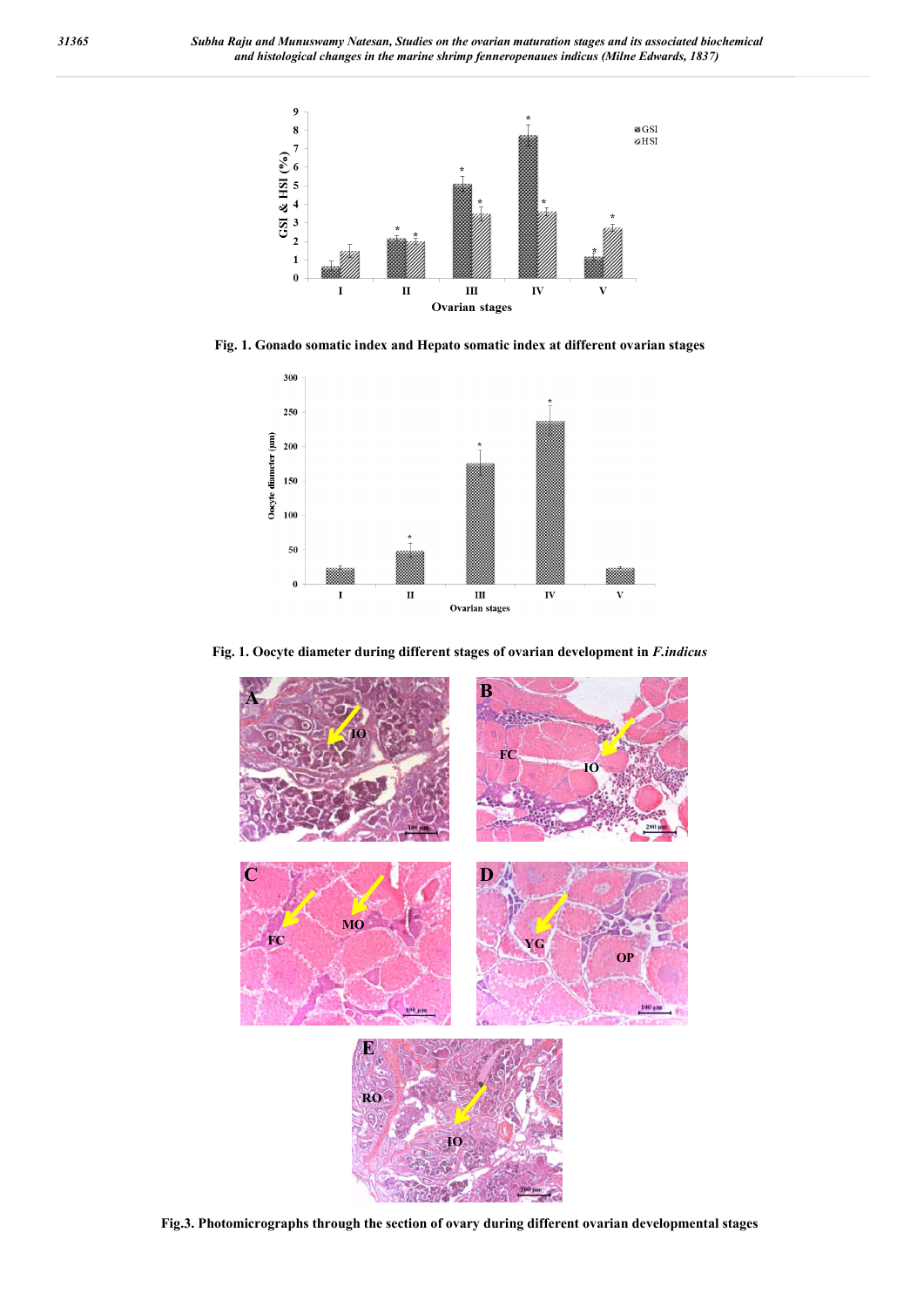

**Fig.4. Protein content in various tissues at various ovarian maturation stages**



**Fig.5. Lipid content in various tissues at various ovarian maturation stages**



**Fig.6. Vitellogenin content in various tissues at various at different maturation stages**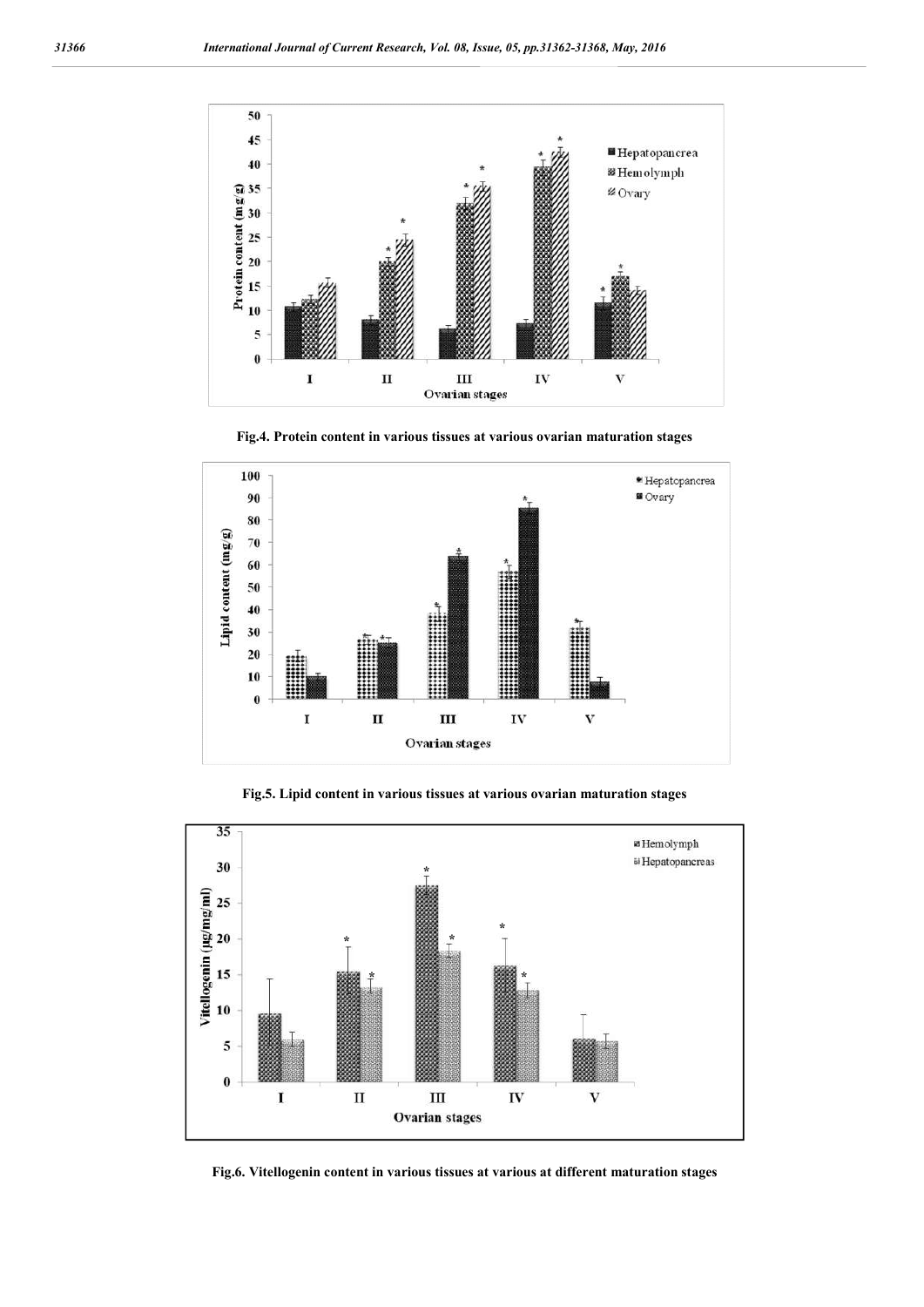*31367 Subha Raju and Munuswamy Natesan, Studies on the ovarian maturation stages and its associated biochemical and histological changes in the marine shrimp fenneropenaues indicus (Milne Edwards, 1837)*



**Fig.7. Vitellin content in various tissues during different ovary maturation stages**

Protein content in the hemolymph varied in all five stages according to the maturation of the ovarian stages. These observations possible elucidate that the protein content increased in accordance with ovary maturation. The protein content increased gradually from stage I (15.73  $\pm$  0.99 mg/g) to stage IV  $(42.42 \pm 1.02 \text{ mg/g})$ . The changes in the protein content of the ovary differed significantly during the ovarian development (P<0.05). Lipid levels were found to be high in hepatopancreas (57.06  $\pm$ 2.98) and ovary (85.61  $\pm$ 2.59) during the vitellogenic stage while the minimum was observed at spent stage (Fig. 5). Lipid content varied from stages I toV (Fig.5). Consequently, the lipid content in the hepatopancreas showed asharp decrease to  $32.18 \pm 2.61$  mg/ g at V stage. The ovarian lipid content increased graduallyin all five stages of development. Lipid content in the ovary increased gradually from immatureto vitellogenic stage and rapidly decreased at spent stage. It increased from stage  $I(10.11 \pm 1.58 \text{ mg/g})$  to stage IV (85.61  $\pm$  2.59 mg/g). The variation in the lipid content of the ovary differed significantly during the ovarianstages  $(P<0.05)$ .

#### **Vitellogenesis during ovarian development**

Vitellogenin content in both hepatopancreas and hemolymph varied during ovarian development (Fig. 6). Vitellogenin content in thehepatopancreas increased gradually from early pre vitellogenic stage to vitellogenic stage of ovarian development. However, the vitellogenin content decreased to5.77±3.41 μg/g at spent stage. The vitellogenin levelin the hemolymph showed a gradual increase from stage I to stage IV of the ovarian development and the maximum was observed in IV stage. Thereafter, the vitellogenin content decreased (6.13±3.24 μg/ml) at stage Vof ovarian development. The variations in thevitellogenin content in hepatopancreas and hemolymphdiffered significantly during ovarianstages (P<0.05).The vitellin content in the ovary increasedfrom immature to vitellogenic stage of ovarian development (Fig. 7). In stages I and II, the vitellin contentincreased gradually from  $6.11 \pm 0.69$  μg/g to 82.44  $\pm 15.94$  μg/g. However, there was an sharpincrease in previtellogenic  $(151.62 \pm 22.88 \mu g/g)$  and

vitellogenic (267.61  $\pm$  42.17 μg/g) and drastically decreased at spent stage (77.9 $\pm$ 10.33 μg/g) of ovarian development (Fig.). The changes in the vitellin content of the ovarydiffered significantly during the ovarian stages  $(P<0.05)$ .

### **DISCUSSION**

The present study clearly showed five different stages of ovarian development based on the histological and morphological obesrvations of the ovary in *F. indicus*. These stages of ovarian development are substantiated with measurements of GSI and HSI indices. ovarian index gradually increased from stages I to IV as well as oocyte growth also gradually increased during ovarian development. Similar observations have been made in crustaceans, especially colour changes during gonadal maturation in prawn (Martins *et al.,*  2007); shrimp (Dall *et al.,* 1990). In crustaceans, the mature ovary is known to have mature oocytes (Chen and Chen 19994) which was in accordance with the results of the present study. Developing oocytes have a uniform structural unit with the wall made up of thin layers of follicle cells in *Penaeus monodon* (Tan Fermin and Pandadera, 1989) and the deep sea shrimp *Aristaeo morpha* (Kao *et al.,* 1999). Follicle cells, surrounding mature oocytes, which is comparable with the present study where early maturing stages consisted of immature and developing oocytes with prominent follicle cells. From the present study it was clearly evident that protein and lipid levels varied during ovarian development, which was closely associated with the maturation stages. Besides, lipid content also fluctuated in the tested tissues during the ovarian development. The oocyte development interrelated to the hemolymph vitellogenin content*.* In agreement with the present results, Chang and Shih (1995) reported the accumulation of vitellin content in the ovary from stages I to IV. The transfer in protein and lipid contents from hepatopancreas to ovary, through hemolymph in *Crangon crangon* supports the hypothesis that organic reserves stored in the hepatopancreas are transported to the ovary through hemolymph during gonadal maturation. Vitellogenin content in the hemolymph was in peak at stage IV and declined at stage V in